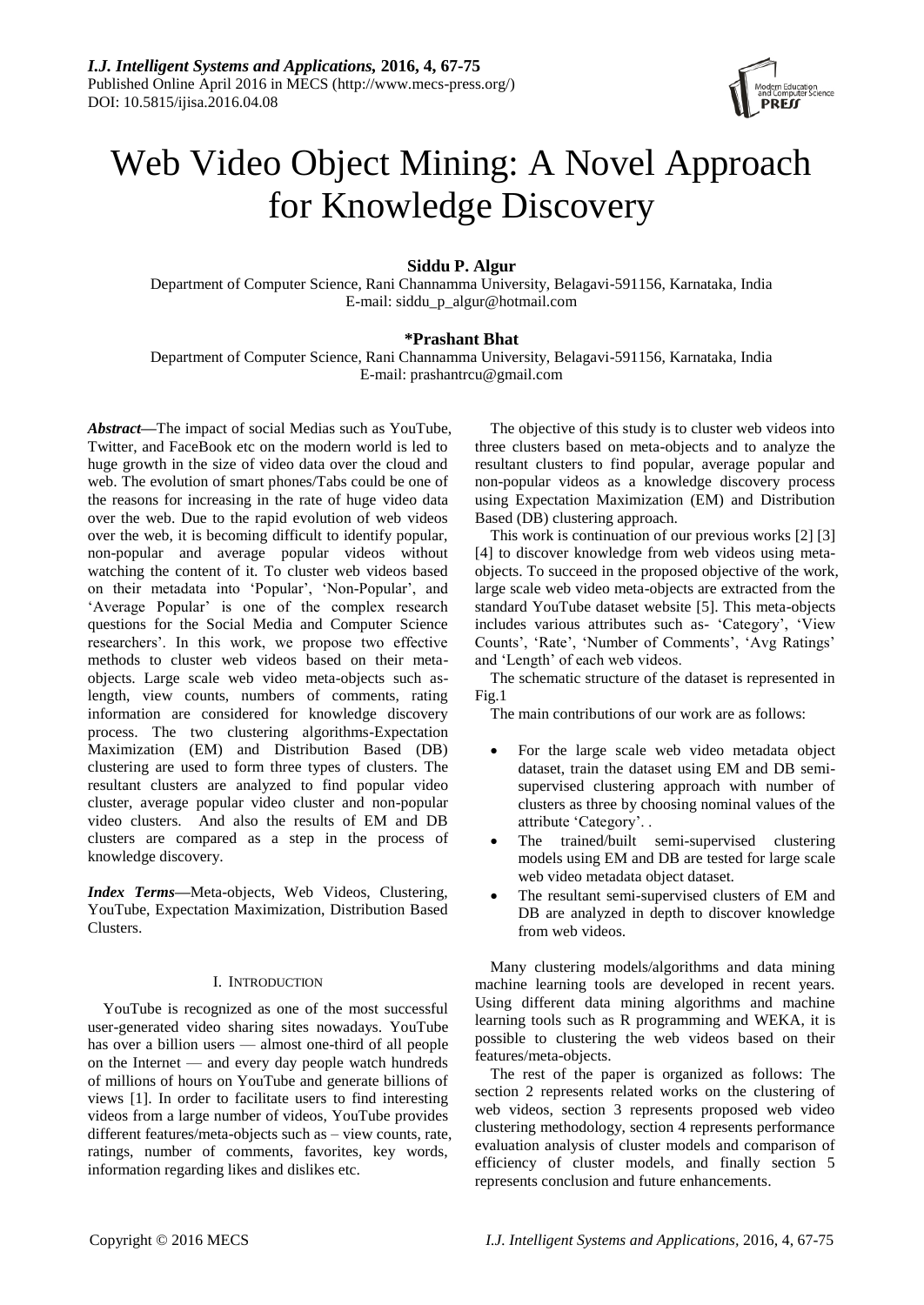### II. RELATED WORKS

This section represents some related previous works which are implemented to cluster web videos using metaobjects.

The authors [2], worked on implication of web video descriptive metadata and presented a useful and proficient method for extraction and construction extraction of web video descriptive metadata. The presented method recognized the effectiveness of constructing the descriptive metadata with timeline for some domain specific web videos. The work of [2] also recommended the construction of event specific and objects specific metadata and which are considered to be very useful. With the proposed descriptive metadata model, users may process the video contents effectively and efficiently

In the work of [3], the authors proposed effective method to classify web videos based on meta-objects. The work of [3] used Random Tree and J48 Classification algorithms to classify large scale web videos based on 16 different categories of videos. The efficiency of the classification models is found good; however, the efficiency of J48 classification model is found less as compared to Random Tree Classification Model.

In order to improve the classification accuracy of J48 classification model built in the research work [3], the authors [8] proposed and experimented on the same dataset by using data discrimination technique. The result of the experiment of [8] is found good. Also all the considered meta-objects are predicted using navie Bayesian and J48 Classification Models.

In the work of [4], effective attempts are made to unsupervised cluster the web videos based on metaobjects such as – category, view counts, length, number of comments, and rating information. The clusters are made to form automatically using unsupervised Expectation Maximization and Distribution Based clustering approach. Effective clustering models were built using EM and DB algorithms and applied on large scale web video metadata object dataset. Various clusters were formed according to the values web video metaobjects. The each resultant clusters are analyzed in depth and normal distribution of each numerical metadata object within clusters are found. Also we [4] found, the log likelihood of EM and DB cluster models. Difficulties were arrived to discover popular, average popular and non-popular videos.

The authors Renjie Zhou*,* Samamon Khemmarat, Lixin Gao [9] have made a depth study on the influence of related video recommendation system based number of view counts of web videos. By considering the measurement of view counts, the authors found that the related video recommendation accounts for about 30% of overall view counts. Also, the authors strongly disputed that this is the most vital view source for the majority of videos. By finding how video view counts are determined by the recommendation system, the authors found a strong correlation between the number of view count of a video and the average view count of its top referrer videos, and also discovered that, the position of a video

on a related video list plays a significant role in the click through rate of the web video. The assessment of the blow of the video recommendation system on the diversity of video views results in the presence of YouTube recommendation facilitates to increase the diversity of web video views in aggregation, meaning that, YouTube recommendation helps viewers to find out more videos of their concern rather than the popular videos.

The authors Jose San Pedro, Stefan Siersdorfer, and Mark S [10] conducted a study on previously unexplored content based links between videos in web videos (YouTube). The authors [10] proposed a methodology to generate Visual Affinity Graphs, by exposing different types of visual relationships between elements in the network. More than 38, 000 videos, comprising over 2, 800 hours, were downloaded and analyzed. The resulting visual affinity graphs showed a noticeable amount of redundancy in the set, with over a third of the results being visually linked to others. The most common kind of relationship was duplication, accounting for 15.80% of the test collection.

In accordance with clustering of web videos, the authors C.F-Hsu, James C., and E. Khabiri [11] proposed by means of comment term normalization and key term extraction via KL-Divergence for distilling noisy comments. The authors [3] also developed an incremental insertion component for updating the comments-based hierarchy. The advantage of this technique is- resources can be efficiently placed in the hierarchy. This is because, comments arise and without the need to re-generate (potentially) the expensive hierarchy. The experimental study over YouTube provides proof that the proposed approach can lead to comments-based video management in social video sharing websites such as YouTube-like environment.

Xu Cheng, Cameron Dale, and Jiangchuan Liu [12] proposed a detailed analysis of the characteristics of YouTube, which is known to be most popular Internet short video sharing website. Through investigating the massive amounts of data collected in a 3-month period, the authors [12] verified that, while sharing certain similar features with traditional video repositories, YouTube reveals many exclusive characteristics, particularly in access pattern, length distribution, and growth trend. Such traits establish new challenges and opportunities for optimizing the performance of small video sharing services. The authors [12] also examined the social network among YouTube videos, which has most unique and interesting characteristics, and is substantially contributed to the achievement/success of new generation of service. Also the authors [12] found that the systems of interrelated videos, which are selected based on user-generated content, have both small-world uniqueness of a short characteristic path length linking any two videos, and a large clustering coefficient indicating the grouping of videos. This uniqueness can be exposed to assist the design of novel caching or peer-topeer approach for short video sharing.

The experimental results of C. Ramachandran, R.Malik, Xin Jin and Jing Gao [8] showed that the Video- Mule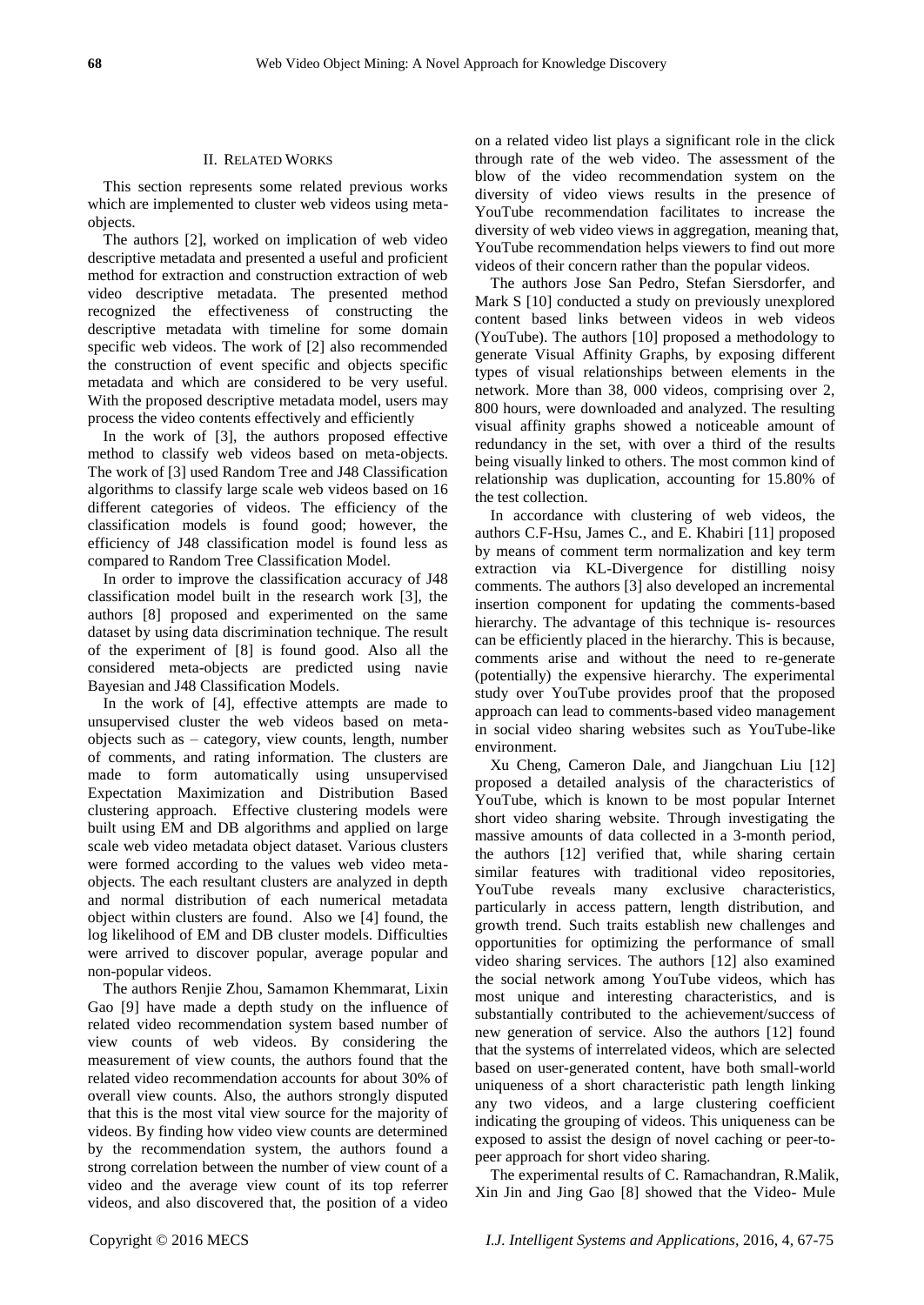has a good accuracy, precision and recall than individual classifiers and clustering algorithms. Also in future the authors [13] have strategy to expand the evaluation process with data from other video-sharing websites using Video-Mule.

The authors Alex Hindle, Jie Shao Dan Lin, Jiaheng Lu and Rui Zhang [14] developed a web video search system which has extra post-processing functionality of clustering results. This facilitates users to recognize their preferred videos more suitably. The planned information integration framework of [14] is- first attempt to examine the fusion of the diverged information from different sources for clustering. The major infrastructure of the proposed system is completed and is readily extendible to integrate and check other video clip and text comparison algorithms, as well as clustering algorithms, which may be further look up the quality of clustering.

The authors [15] defined a method to produce Visual Affinity Graphs, revealing dissimilar kinds of visual associations between elements in the network. Approximately 38,000 videos, comprising over 2,800 hours, were taken from the website and analyzed. The resultant visual affinity graphs showed considerable quantities of noise/redundancy in the set, with over a third of the results were visually linked to others. The

experiments of classification and clustering showed that the supplementary information obtained by automatic tagging can considerably improve the automatic structuring and organization of content; The primary user assessment point outs an information gain for viewers of the videos.

#### III. PROPOSED METHODOLOGY

In this section we present novel methodology of the proposed web video clustering approach. The web video meta-objects are extracted from standard web video database website [5]. A typical structure of web video metadata object dataset is presented in Table 1. In the Table 1, the attribute 'Category' is nominal and contains 16 different classes of web videos [3]. The remaining attributes are numeric and represents features of each web videos. For experimental purpose, out of the total 47697 metadata object dataset, 60% are used for training and remaining 40% are used for testing the cluster model built using Expectation Maximization and Distribution Based clustering methods. The cluster results of each considered meta-objects are analyzed in depth for knowledge discovery.

Table 1. Structure of Web Video Metadata Object Dataset

| No. | 1: Category<br>Nominal | 2: Length<br>Numeric | 3: Views<br><b>Numeric</b> | 4: Rate<br>Numeric | 5: Ratings<br>Numeric | 6: Comments<br>Numeric |
|-----|------------------------|----------------------|----------------------------|--------------------|-----------------------|------------------------|
| 1   | People & Blogs         | 217.0                | 1157.0                     | 3.6                | 5.0                   | 3.0                    |
| 2   | Comedy                 | 426.0                | 667.0                      | 4.0                | 4.0                   | 4.0                    |
| з   | Entertainment          | 237.0                | 1063.0                     | 0.0                | 0.0                   | 1.0                    |
| 4   | Comedy                 | 294.0                | 274.0                      | 1.0                | 1.0                   | 2.0                    |
| 5   | Comedy                 | 109.0                | 48.0                       | 5.0                | 2.0                   | 1.0                    |
| 6   | People & Blogs         | 263.0                | 62.0                       | 5.0                | 4.0                   | 5.0                    |
| 7   | Howto & Style          | 34.0                 | 3437.0                     | 4.7                | 20.0                  | 1.0                    |
| 8   | Comedy                 | 50.0                 | 385.0                      | 2.71               | 7.0                   | 9.0                    |
| 19  | Comedy                 | 251.0                | 91.0                       | 5.0                | 1.0                   | 1.0                    |
| 10  | Comedy                 | 145.0                | 209.0                      | 5.0                | 1.0                   | 0.0                    |
| 11  | Comedy                 | 150.0                | 21.0                       | 0.0                | 0.0                   | 0.0                    |
| 12  | Comedy                 | 19.0                 | 189.0                      | 5.0                | 1.0                   | 0.0                    |
| 13  | Entertainment          | 14.0                 | 91.0                       | 0.0                | 0.0                   | 0.0                    |
| 14  | Comedy                 | 284.0                | 1146.0                     | 4.5                | 2.0                   | 1.0                    |
| 15  | Music                  | 210.0                | 8483.0                     | 4.85               | 13.0                  | 7.0                    |
| 16  | Entertainment          | 134.0                | 3524.0                     | 4.95               | 57.0                  | 39.0                   |
| 17  | Music                  | 181.0                | 498.0                      | 5.0                | 2.0                   | 0.0                    |
| 18  | Music                  | 460.0                | 2514.0                     | 4.55               | 11.0                  | 5.0                    |
| 19  | Entertainment          | 196.0                | 1606.0                     | 4.94               | 32.0                  | 20.0                   |
| 20  | Music                  | 136.0                | 11838.0                    | 4.85               | 27.0                  | 32.0                   |
| 21  | Music                  | 31.0                 | 6586.0                     | 4.73               | 15.0                  | 8.0                    |
| 22  | Entertainment          | 397.0                | 1893.0                     | 4.95               | 22.0                  | 6.0                    |
| 23  | Entertainment          | 50.0                 | 6966.0                     | 4.0                | 6.0                   | 7.0                    |
| 24  | Entertainment          | 261.0                | 726.0                      | 5.0                | 1.0                   | 13.0                   |

The system model of the proposed technique is represented in Fig. 1, and it consists of the following components:

- A) Web Video Meta-objects Collection Process
- B) Data Refinement Process
- C) Clustering Process
- D) Result Analysis and KDD Process

# *A) Web Video Meta-objects Collection Process*

The different kind of web video meta-objects are extracted using InforExtractor tool [7] and web video meta-objects are then stored in a disk [6] with CSV or ARFF file format for experimental purpose.

# *B) Data Preprocessing and Refinement Process*

The raw web video metadata objects are then preprocessed to conduct effective proposed experiments. The summary of the web video metadata object dataset is shown in Table 2. The Table 2 contains Box Plot representation of each attributes of web video metadata object dataset. For experimental convenience, we consider limits of  $1<sup>st</sup>$  quadrant data as non-popular, limits of 2nd and 3rd quadrant data as average popular, and limits of 4th quadrant data as popular videos. In each attribute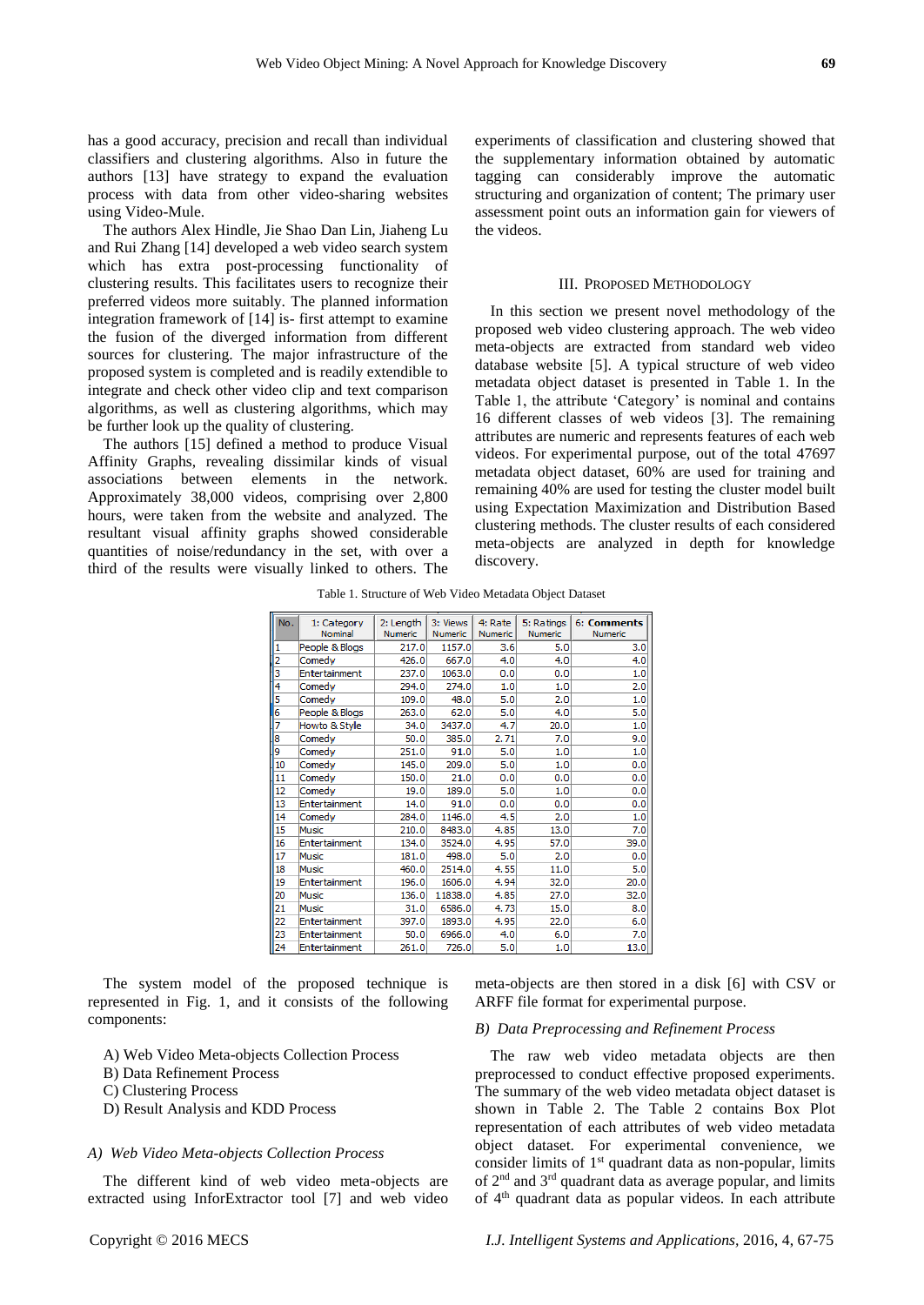missing values are present as shown in the Table 2. To handle numeric missing values in the web video metadata object dataset, it is necessary to plot normal distribution graph for each numeric attribute. The normal distribution graph decides the way of filling the numeric missing values via mean or median.



Fig.1. System model of the proposed methodology

The normal distribution graphs of each numeric attribute are shown in Fig. 2. The behavior of normal distribution is identified in each numeric attributes. The web video metadata attributes 'Length', 'Views', 'Ratings', 'Comments' are positively skewed and the attribute 'Rate' is negatively skewed. In the cases of positive and negative skewed data distributions, we need to employ with median of the numeric attributes to fill the missing values. Hence, the median of each numeric attribute is replaced with missing values present in the dataset.

Also in the case of missing values present in the nominal attributes, we consider most repeated values present in the attribute and is found 'Music'. The categorical feature 'Music' is replaced with missing values present in the nominal attribute 'Category'. It is observed from the normal distribution of each numeric attribute, the density of attributes 'Views', 'Ratings' and 'Comments' exhibits same pattern, whereas the density of 'Length' and 'Rate' exhibits different patterns. This shows shat, the attributes' 'Views', 'Ratings' and 'Comments' exhibits similar patterns. To uncover the relationship among the web video metadata attributes an attempt is made to find the correlation matrix of the numeric attributes and is presented in Table 3 and Fig.3.

From the Table 3 and Fig. 3, it is observed that, the metadata attributes 'Views', 'Ratings' and 'Comments' are strongly correlated and the metadata attributes 'length' and 'rate' are weakly correlated to other attributes. Hence, for the proposed clustering experiment, the metadata attributes' 'Views', 'Ratings' and 'Comments' are significant and the attribute 'Rate' exhibited interesting patterns and is considerable for the experiment.

### *C) Clustering Process*

The proposed work uses Expectation Maximization and Distribution Based clustering approach to cluster web video objects automatically. Our previous work [4] was unsupervised clustering of web video meta-objects using Expectation Maximization and Distribution Based approach. Difficulties were arrived to discover the knowledge from web videos due to many clusters were formed randomly. Five and three clusters were formed while using Expectation Maximization and Distribution Based Clustering models respectively.

To overcome from this problem, we propose semisupervised clustering approach by giving limitation for number of clusters in both clustering approach. The limitation is fixed for three clusters.

The EM algorithm decides three clusters to generate by cross validation method. In this experiment, the training set is split randomly into 10 folds.

The number of folds is fixed to 10, as long as the number of instances in the training set is not smaller 10. If this is the case the number of folds is set equal to the number of instances.

The remaining clustering procedure (Maximization step) of Expectation Maximization clustering method is same as described in our previous work [4].

Distribution Based clustering approach uses the local Distribution of points to determine the clusters [4]. In a cluster shape of radius ε around a point x, called the ε neighborhood of x can be compute as follows:

$$
N_{\epsilon}(x) = Bd(x, \epsilon) = \{y \mid \delta(x, y) \leq \epsilon\}
$$

Here  $\delta(x, y)$  is the Euclidean distance between x and y.

In a web video metadata object database D, for any web video metadata object value  $x \in D$ , we say that x is a core point if there are at least minimum y metadata object values in its neighborhood. In other words, x is a core object value if  $|N_{\epsilon}(x)| \geq y$ , where y is a user-defined local Distribution or frequency threshold. In this experiment, the value of y is set to 3. i.e., the number of cluster is set to 3. A border object value is defined as object value that does not meet the y frequency or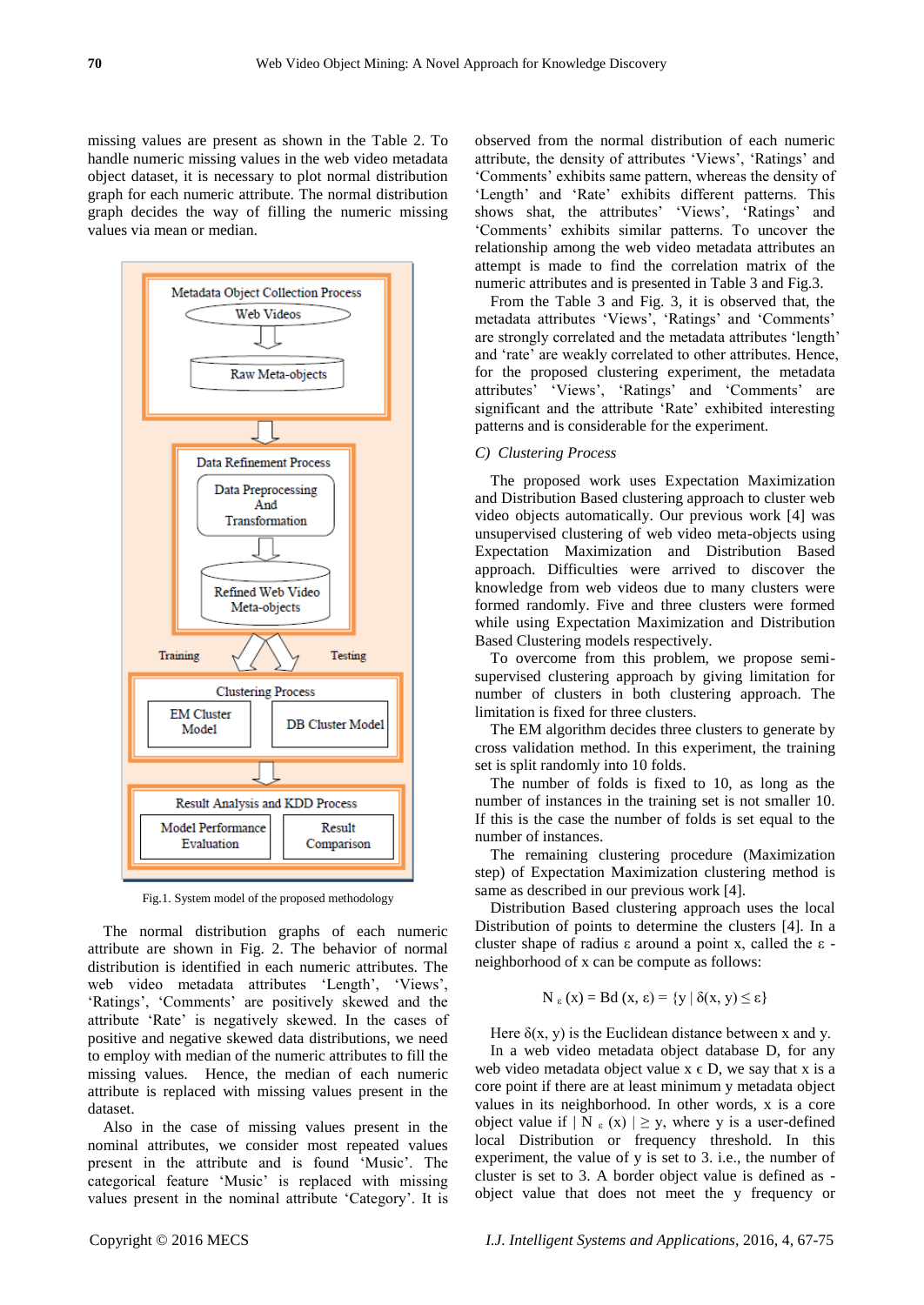threshold. That is, it has  $| N_{\epsilon}(x) | < y$ , and is belongs to the neighborhood of some core object value z, i.e.,  $x \in N$ (z).

The remaining clustering procedure of Density Based clustering method is same as described in our previous work [4].

### *D) Result Analysis and KDD Process*

In Data Mining strategy, the performance evaluation and result analysis are significant steps to discover the knowledge. In this work we are discovering popular videos, average popular videos and non-popular videos after formation of clusters using EM and DB clustering models. In this step, the resultant clusters will be analyzed in depth to find which cluster contains popular, average popular or non-popular videos in maximum numbers. In each cluster outlier videos are removed for better result. The log-likelihood of each cluster model will be compared and presented.

# IV. EXPERIMENTAL RESULTS AND DISCUSSION

This section is focused on in-depth study of cluster analysis of web video meta-objects. The metadata object 'Category' which has different 16 nominal classes, is chosen for cluster evaluation. The 60% of the web video metadata object dataset are trained and 40% are tested for the evaluation and knowledge discovery from cluster objects.

| Table 2. Summary of web video metadata object dataset |  |  |  |  |  |  |
|-------------------------------------------------------|--|--|--|--|--|--|
|-------------------------------------------------------|--|--|--|--|--|--|

| <b>Summary</b>        | Length | <b>Views</b> | Rate | <b>Ratings</b> | <b>Comments</b> | Category<br>(Nominal) |
|-----------------------|--------|--------------|------|----------------|-----------------|-----------------------|
| Min.                  | 0.0    |              | 0.0  | 0.0            | 0.0             | NA                    |
| $Ist$ Ou.             | 83.0   | 579          | 3.67 | 2.0            |                 | <b>NA</b>             |
| <b>Median</b>         | 194.0  | 2220         | 4.69 | 6.0            | 4               | NA                    |
| Mean                  | 223.5  | 11342        | 3.87 | 20.93          | 18.23           | <b>NA</b>             |
| $3^{rd}$ Qu.          | 296.0  | 8176         | 5.0  | 17.0           | 13              | NA                    |
| Max.                  | 5412.0 | 3281256      | 5.0  | 4629           | 5772            | <b>NA</b>             |
| <b>Missing Values</b> | 48     | 57           | 65   | 37             | 40              | 37                    |
| <b>Std Dev</b>        | 216.5  | 34748.7      | 1.7  | 67.3           | 70.7            | NA                    |



Fig.2. Distribution of Numeric Attributes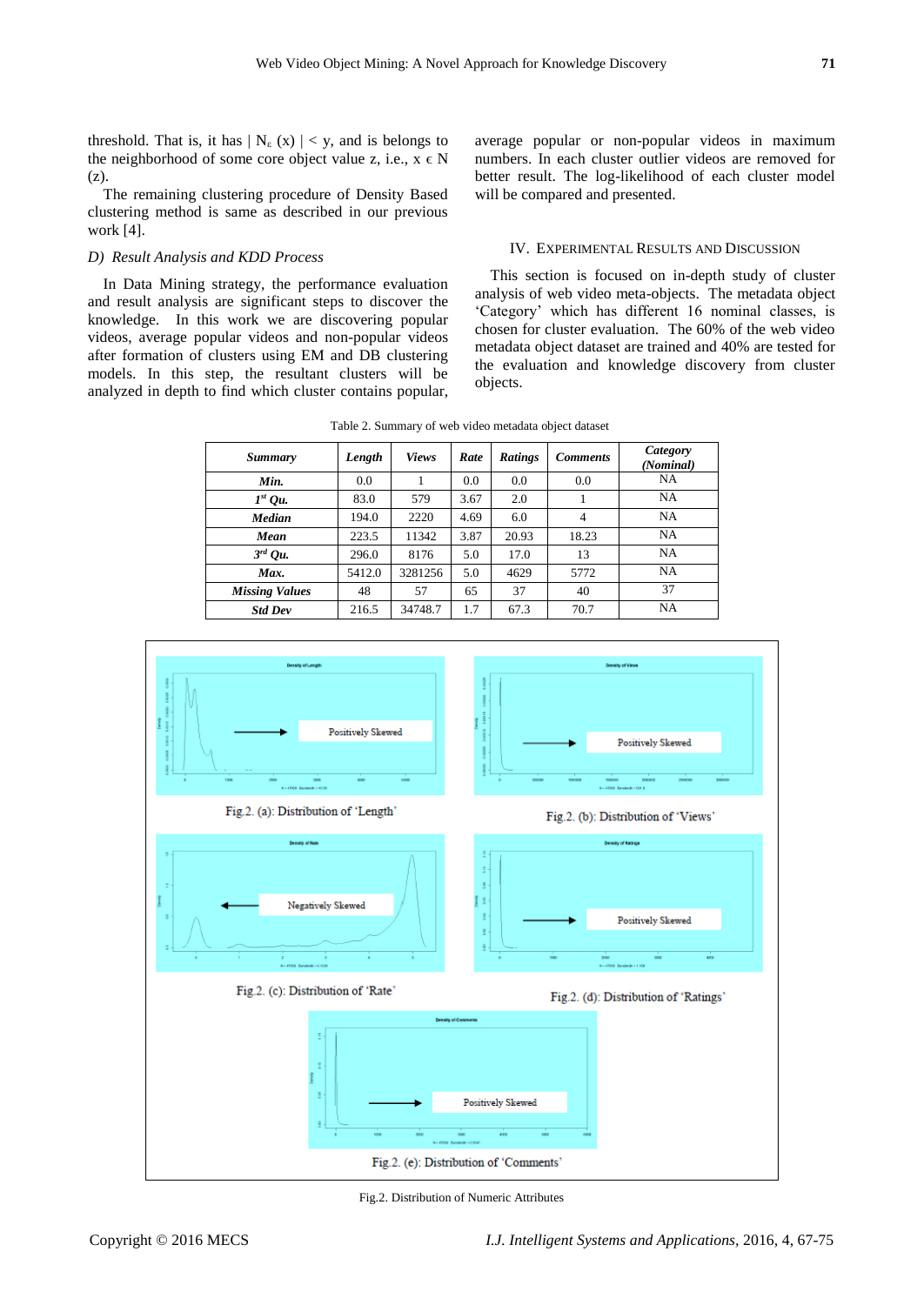Table 3. Correlation Matrix of Metadata Object Attributes

|        | Length                                                          | Views                                                  | Rate | Ratings | Comments |
|--------|-----------------------------------------------------------------|--------------------------------------------------------|------|---------|----------|
| Length | 1,00000000 0,01809850 0,15129101 0,09103675 0,04003817          |                                                        |      |         |          |
| Views  |                                                                 | 0.01809850 1.00000000 0.09119978 0.61875332 0.44539376 |      |         |          |
| Rate   | 0.15129101 0.09119978 1.00000000 0.12776561 0.08509241          |                                                        |      |         |          |
|        | Ratings 0.09103675 0.61875332 0.12776561 1.00000000 0.74859224  |                                                        |      |         |          |
|        | Comments 0.04003817 0.44539376 0.08509241 0.74859224 1.00000000 |                                                        |      |         |          |



Fig.3. Correlation Matrix graph representation of web video Meta object dataset

|                |                        | <b>Total Instances</b> | <b>Metadata Object Cluster Assignments</b> |           |                       |           |           |           |
|----------------|------------------------|------------------------|--------------------------------------------|-----------|-----------------------|-----------|-----------|-----------|
| Sl.No          | Category               |                        |                                            | Cluster 0 |                       | Cluster 1 |           | Cluster 2 |
|                |                        |                        | <b>EM</b>                                  | DB        | <b>EM</b>             | DB        | <b>EM</b> | DB        |
| 1              | People & Blogs         | 3637                   | 615                                        | 776       | 753                   | 806       | 2306      | 2092      |
| $\overline{c}$ | Comedy                 | 2885                   | 607                                        | 516       | 504                   | 847       | 1774      | 1522      |
| 3              | Entertainment          | 11474                  | 2136                                       | 1554      | 1479                  | 2417      | 7859      | 7503      |
| $\overline{4}$ | How-to & Style         | 2017                   | 265                                        | 348       | 324                   | 454       | 1428      | 1215      |
| 5              | Music                  | 13974                  | 2781                                       | 1450      | 1419                  | 2039      | 9774      | 10485     |
| 6              | <b>Sports</b>          | 2821                   | 433                                        | 447       | 420                   | 557       | 1968      | 1817      |
| $\overline{7}$ | News & Politics        | 1559                   | 303                                        | 284       | 276                   | 352       | 980       | 923       |
| 8              | Film & Animation       | 4631                   | 1143                                       | 367       | 361                   | 717       | 3127      | 3547      |
| 9              | Nonprofits & Activism  | 130                    | 20                                         | 21        | 23                    | 24        | 87        | 85        |
| 10             | <b>UNA</b>             | 238                    | 143                                        | 5         | 3                     | 80        | 92        | 153       |
| 11             | Travel & Events        | 878                    | 89                                         | 258       | 257                   | 147       | 532       | 473       |
| 12             | Autos & Vehicles       | 686                    | 102                                        | 144       | 136                   | 174       | 448       | 368       |
| 13             | Education              | 532                    | 58                                         | 138       | 137                   | 112       | 337       | 282       |
| 14             | Pets & Animals         | 878                    | 115                                        | 183       | 185                   | 238       | 578       | 457       |
| 15             | Gaming                 | 429                    | 43                                         | 117       | 116                   | 101       | 270       | 211       |
| 16             | Science & Technology   | 891                    | 59                                         | 302       | 291                   | 184       | 541       | 405       |
|                | <b>Total Instances</b> | 47697                  | 8912                                       | 6910      | 9249<br>32101<br>6684 |           | 31538     |           |

Table 4. Cluster Results using EM and DB Models

# Table 5. Normal Distribution of Clusters

| Sl.No          | Meta-objects    | <b>Normal Distribution</b> | Cluster 0 |          |          | <b>Cluster 1</b> | <b>Cluster 2</b>                                     |          |
|----------------|-----------------|----------------------------|-----------|----------|----------|------------------|------------------------------------------------------|----------|
|                |                 |                            | EМ        | DB       | EМ       | DB               | EM                                                   | DB       |
|                | <b>Views</b>    | Mean                       | 47837.34  | 13490.14 | 593.07   | 1699.48          | 3831.0                                               | 11040.85 |
|                |                 | <b>Std Deviation</b>       | 81425.66  | 42531.37 | 868.42   | 9558.62          | 4816.6<br>4.39<br>0.95<br>7.8<br>7.6<br>6.16<br>7.10 | 37120.74 |
| 2              | Rate            | Mean                       | 4.4       | 4.8      | $\Omega$ | 0.14             |                                                      | 3.33     |
|                |                 | <b>Std Deviation</b>       | 0.69      | 0.24     | 1.67     | 0.39             |                                                      | 0.611    |
| 3              | Ratings         | Mean                       | 85.94     | 26.63    | $\Omega$ | 0.85             |                                                      | 15.34    |
|                |                 | <b>Std Deviation</b>       | 140.37    | 76.35    | 67.18    | 7.18             |                                                      | 50.54    |
| $\overline{4}$ | <b>Comments</b> | Mean                       | 77.14     | 21.69    | 0.52     | 1.53             |                                                      | 18.69    |
|                |                 | <b>Std Deviation</b>       | 152.63    | 76.41    | 1.05     | 9.5              |                                                      | 74.14    |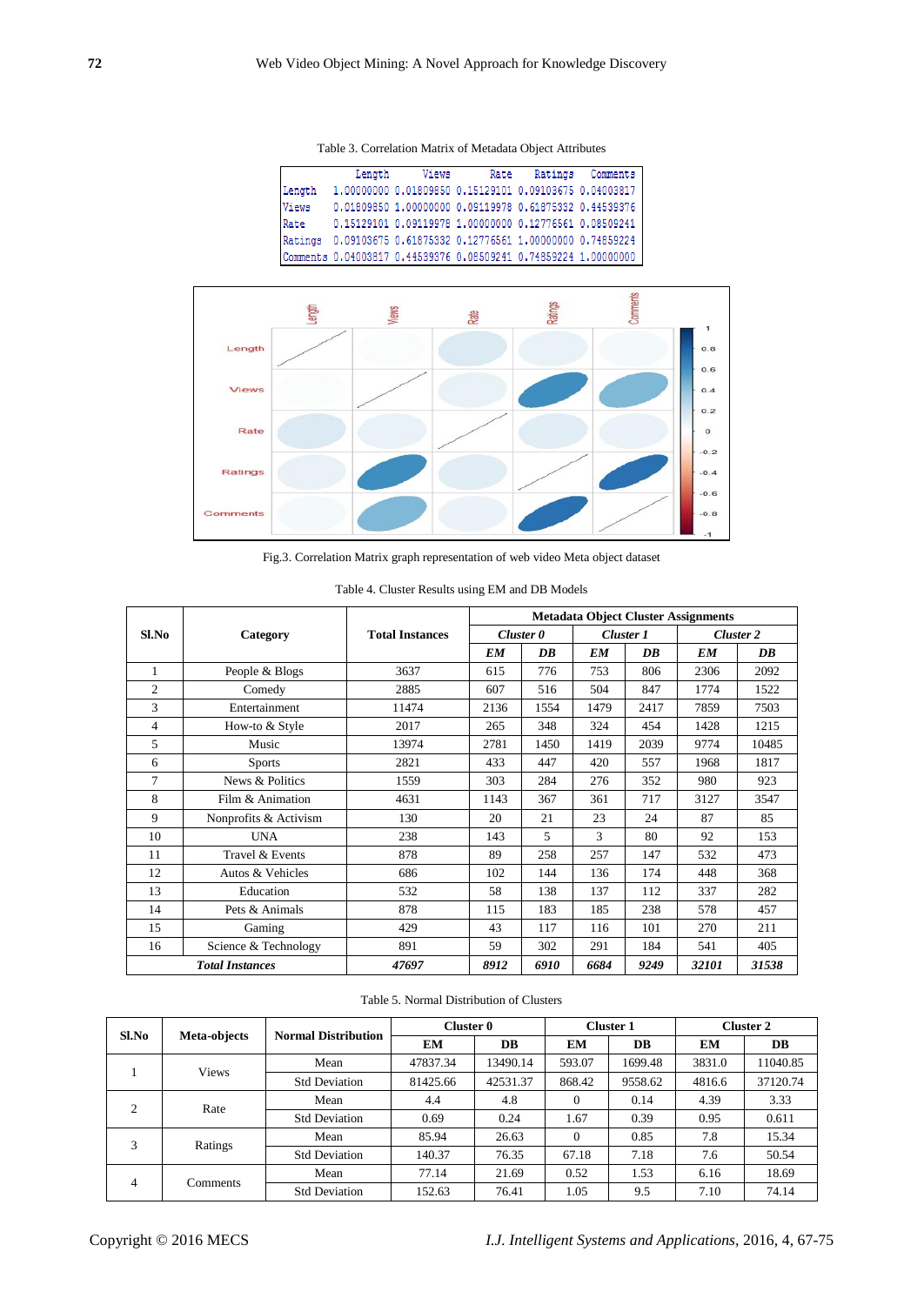The Table 4 and Table 5 represent cluster result obtained by the Expectation Maximization and Density Based Clustering approach. During the clustering process three cluster objects are automatically formed namely, Cluster 0, Cluster 1 and Cluster 2 and distribution of each category of all the formed clusters is shown in Figure 3. In the Figure 4, X-axis represents serial number of 16 different web video categories as listed in the Table 3. And Y-axis represents number of instances of respective web video categories. The properties of each clustered object are discussed as follows:

# *A) Cluster Analysis*

The dataset contains 'Music', 'Entertainment', 'and 'Films and Animation' category videos in large numbers. The 'cluster 0', 'Cluster 1', and 'Cluster 2' contains all 16 web video categories built by the EM and DB cluster models. The probability of 'Cluster 2' is found high as compared to the probability of 'Cluster 0' and 'Cluster 1'.

The Fig. 5 shows normal distribution curves of each web video metadata object attributes (viz. 'Comments', 'Rate', 'Ratings', 'Views') in terms of standard deviation and mean. It is observed from the normal distribution curves that, the normal distribution is high in 'Cluster 0' whereas, the normal distribution is very low in 'Cluster 1' and is intermediate in 'Cluster 2'.













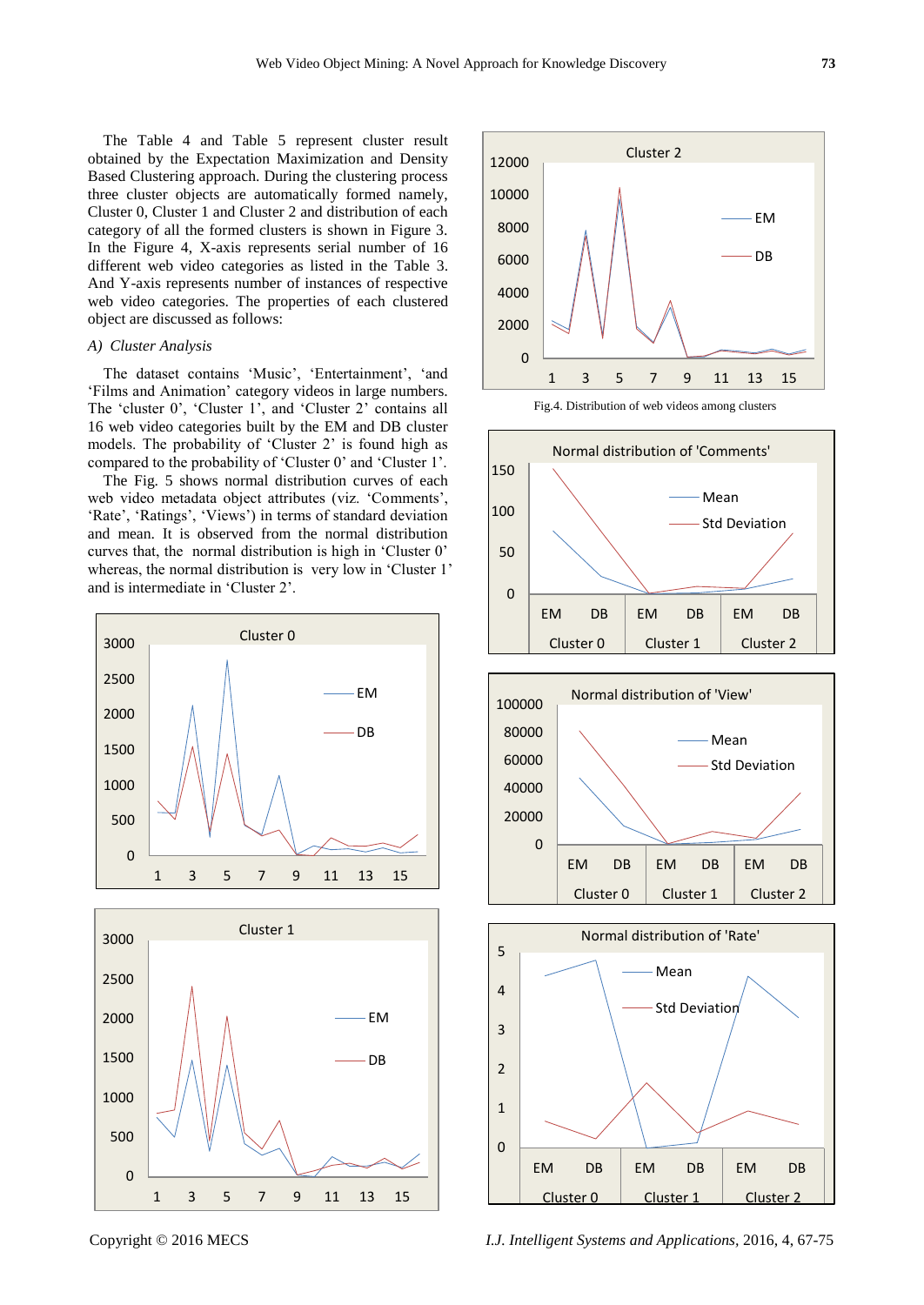

Fig.5. Normal Distribution of Metadata Attributes

From this fact, we explore that, most of the web videos which are having high view counts, high ratings, high rates, and large numbers of comments are found in 'Cluster 0'.

Similarly, most of the web videos which are having less view counts, less ratings, less rates, and less numbers of comments are found in 'Cluster 1'.

Also, most of the web videos which are having intermediate view counts, intermediate ratings, intermediate rates, and average numbers of comments are found in 'Cluster 2'.

Hence, from this experimental results and analysis, the 'Cluster 0' is referred as 'Popular Videos', the 'Cluster 1' is referred as for 'Non-Popular Videos', and the 'Cluster 2' is referred as 'Average-Popular Videos'. The Fig.6 shows the scatter plot – matrix of cluster assignments using web video meta-objects. In the Fig.6, the clusters with green color represents 'Popular Videos' (i.e. 'Cluster 0'), the clusters with red color represents 'Average Popular Videos' (i.e. 'Cluster 2') and the cluster with black color represents 'Non-Popular Videos' (i.e. 'Cluster 1').



Fig.6. Visualization of cluster assignments of web videos using Meta-Objects

#### V. CONCLUSION AND FUTURE WORK

In this work, effective attempts are made to cluster web videos based on meta-objects such as – category, view counts, length, number of comments, and rating information. The clusters are made to form automatically using unsupervised Expectation Maximization (EM) and Density Based (DB) clustering approach. Effective clustering models were built using EM and DB algorithms and applied on large scale web video metadata object dataset. Different clusters were formed according to the numeric values of the web video meta-objects. The each resultant clusters are analyzed in depth and normal distribution of each numerical metadata object within clusters are found. Also we found, Popular, Average Popular and Non-Popular web videos present in the clusters. The future work is to enhance this experiment to detect and extraction of outlier/abnormal web videos among large scale web video dataset.

#### **REFERENCES**

- [1] Statistics of YouTube in official website: www.youtube.com
- [2] Siddu P. Algur, Prashant Bhat, Suraj Jain, "Metadata Construction Model for Web Videos: A Domain Specific Approach", International Journal of Engineering and Computer Science, December 2014.
- [3] Siddu P. Algur, Prashant Bhat, "Metadata Based Classification and Analysis of Large Scale Web Videos", International Journal of Emerging Trends and Technologies in Computer Science, May-June 2015
- [4] Siddu P Algur, Prashant Bhat, "Web Video Object Mining: Expectation Maximization and Distribution Based Clustering of Web Video Metadata Objects", International Journal of Information Engineering and Electronic Business, MECS Publishers Volume 8, N1, January 2016.
- [5] Dataset for "Statistics and Social Network of YouTube Videos", Simon Fraser University: http://netsg.cs.sfu.ca/youtubedata/
- [6] Siddu P. Algur, Prashant Bhat, Suraj Jain, "The Role of